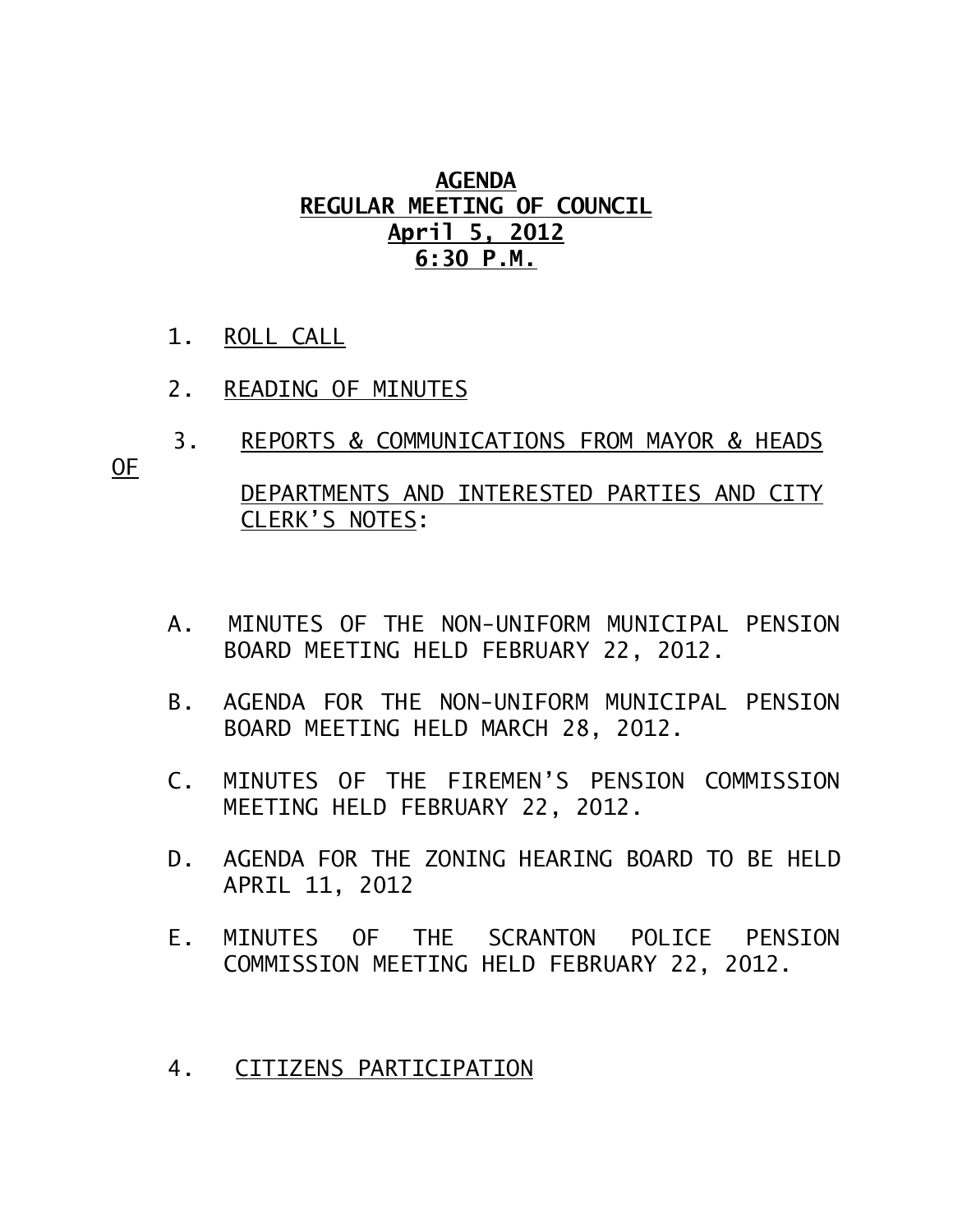## 5. INTRODUCTION OF ORDINANCES, RESOLUTIONS, APPOINTMENTS AND/OR RE-APPOINTMENTS TO BOARDS & COMMISSIONS. MOTIONS & REPORTS OF COMMITTEES:

 $A<sub>-</sub>$ 

MOTIONS

B.

NO BUSINESS AT THIS TIME.

## 6. CONSIDERATION OF ORDINANCES – READING BY TITLE –

A.

READING BY TITLE – FILE OF COUNCIL NO. 28, 2012 – AN ORDINANCE - AMENDING FILE OF COUNCIL NO. 40, 2010, ENTITLED, "AN ORDINANCE AUTHORIZING THE MAYOR AND OTHER APPROPRIATE OFFICIALS OF THE CITY OF SCRANTON TO TAKE ALL NECESSARY ACTIONS TO IMPLEMENT THE CONSOLIDATED SUBMISSION FOR COMMUNITY PLANNING AND DEVELOPMENT PROGRAMS TO BE FUNDED UNDER THE COMMUNITY DEVELOPMENT BLOCK GRANT (CDBG) PROGRAM, HOME INVESTMENT PARTNERSHIP (HOME) PROGRAM AND EMERGENCY SHELTER GRANT (ESG) PROGRAM, BY AMENDING THE CONSOLIDATED PLAN AND THE 2011 ACTION PLAN TO ACCEPT, RECEIVE AND DISBURSE \$84,412.00 ADDITIONAL FUNDING UNDER A NEW PROGRAM UNDER THE HOMELESS EMERGENCY ASSISTANCE AND RAPID TRANSITION TO HOUSING ACT OF 2009 (HEARTH ACT), ENACTED INTO LAW ON MAY 20, 2009, CONSOLIDATING THREE OF THE SEPARATE HOMELESS ASSISTANCE PROGRAMS ADMINISTERED BY THE U.S. DEPARTMENT OF HOUSING AND URBAN DEVELOPMENT (HUD) UNDER THE MC KINNEY-VENTO HOMELESS ASSISTANCE ACT INTO A SINGLE GRANT PROGRAM AND REVISES THE EMERGENCY SHELTER GRANT PROGRAM AND RENAME IT THE EMERGENCY SOLUTIONS GRANTS (ESG) PROGRAM.